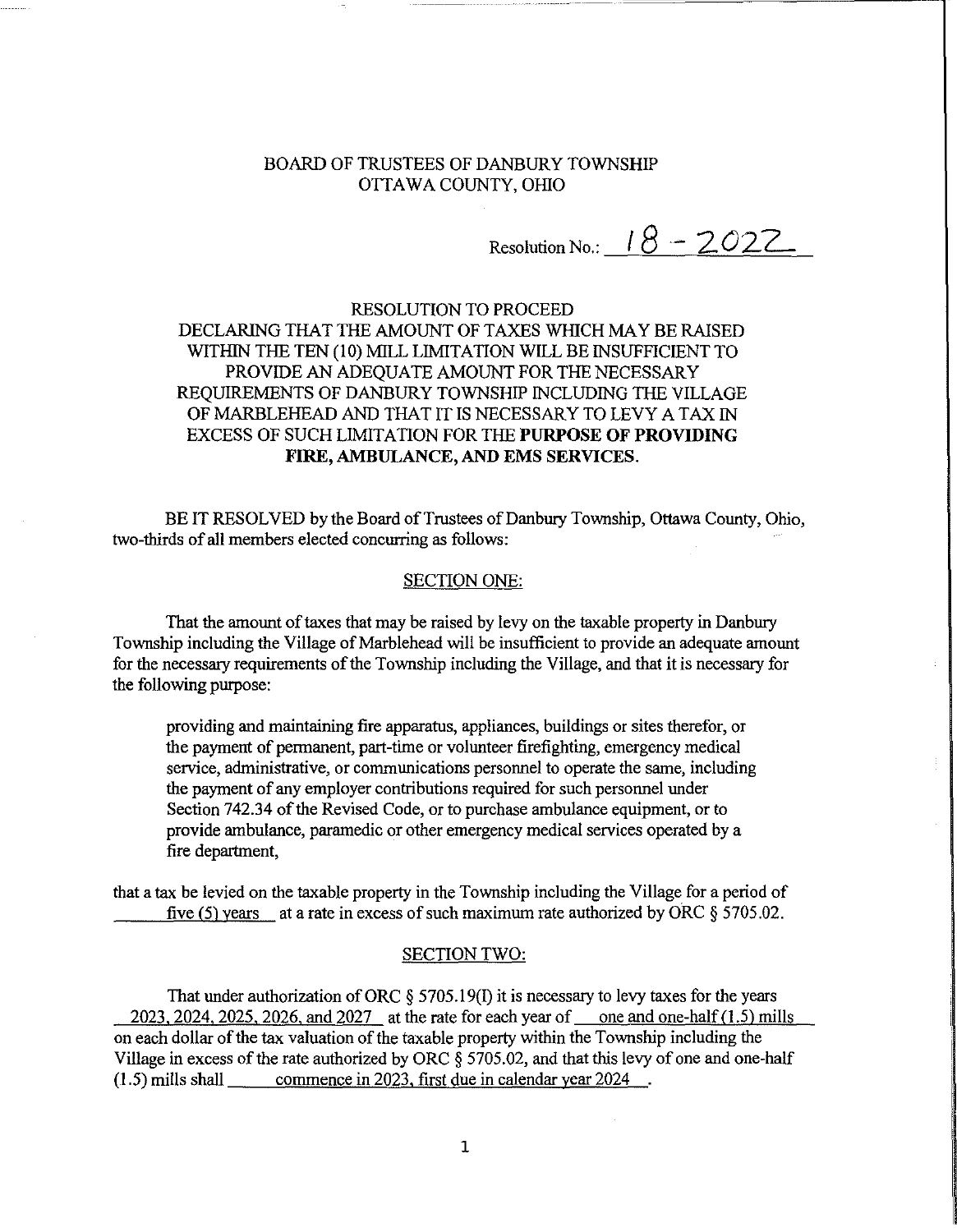A majority of those voting is necessary for passage of this levy.

This is a renewal levy, constituting a renewal of an existing levy at the same rate (1.5 mills)

#### SECTION THREE:

That the Fiscal Officer be, and hereby is, authorized to certify a copy of this Resolution to Proceed, along with the Resolution of Necessity and the Certificate from the County Auditor, to the Director of the Board of Elections of Ottawa County, Ohio, in order that the Director may make the necessary arrangements for the submission of such question to the electors of Danbury Township including the Village of Marblehead as provided by law at the November 8, 2022, general election.

#### SECTION FOUR:

That the Director of the Board of Elections be, and hereby is, authorized and directed to cause such notice of the election to be published as required by law.

| PASSED: $6/8$ | -2022 | <b>BOARD OF TRUSTEES OF</b>                   |
|---------------|-------|-----------------------------------------------|
|               |       | ______ <del>____________</del> ______________ |

|             | BUAKU UP TRUBTEEB UP    |
|-------------|-------------------------|
|             | <b>DANBURY TOWNSHIP</b> |
|             |                         |
| Signature:  | ram                     |
| Print name: |                         |
| Signature:  |                         |
| Print name: |                         |
| Signature:  |                         |
| Print name: | RR 55<br>√s h           |

(NOTE: Do not sign or date the CERTIFICATION section, below, on the original resolution. The CERTIFICATION is signed and dated only on copies.]

#### **CERTIFICATION**

I hereby certify that this is a true and accurate copy of the Resolution passed by the Board of Trustees of Danbury Township, Ottawa County, Ohio, on the  $\frac{\gamma}{\gamma}$  day of  $\frac{\gamma}{\gamma}$   $\alpha \wedge \beta$ , 2022.

Date:  $6/8/2022$ 

In adams Fiscal Officer